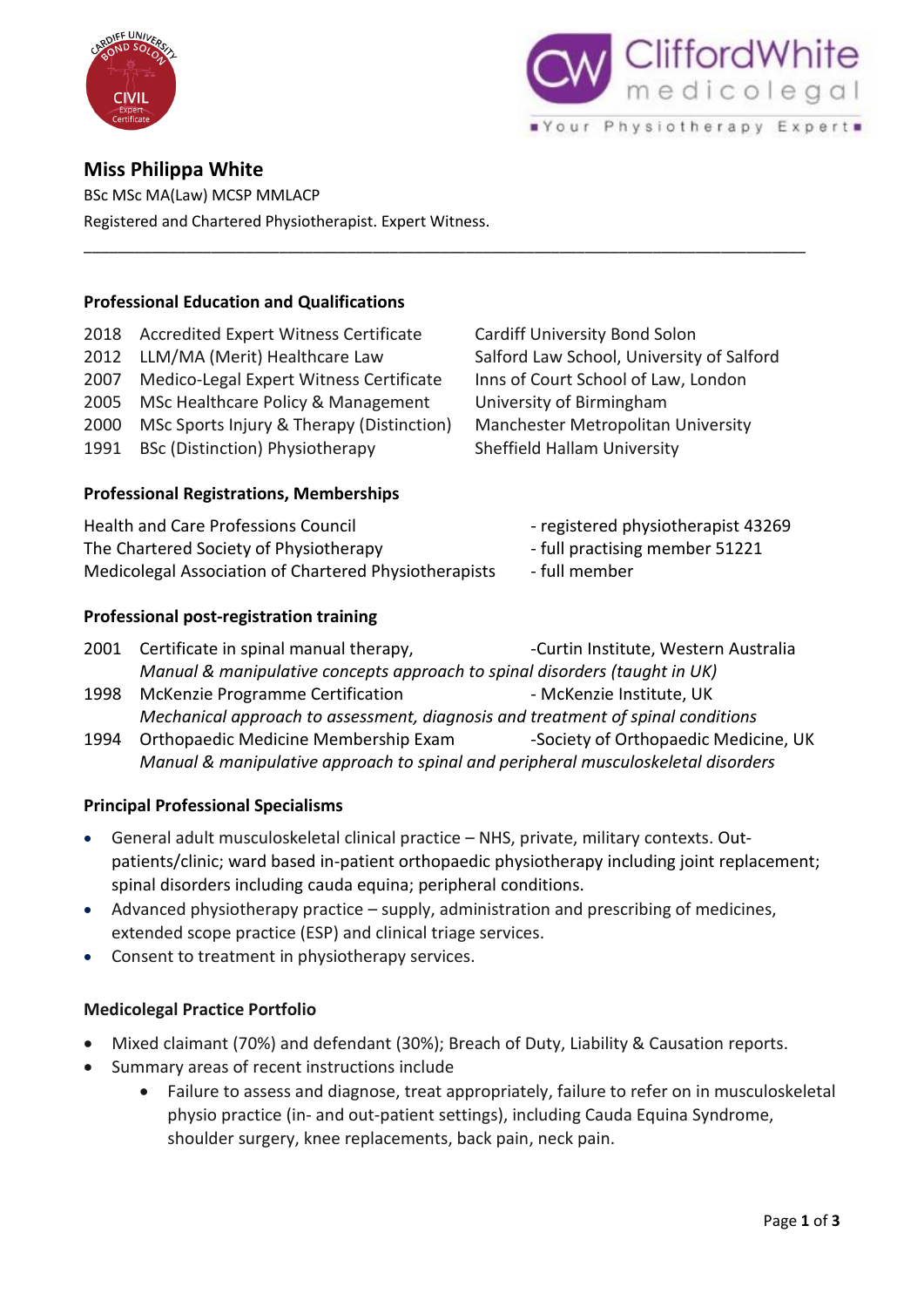



- Inappropriate clinical signposting of spinal conditions through musculoskeletal interface services.
- Avoidable falls in hospitals during in-patient and out-patient physiotherapy treatment.

# **Present Positions**

- 2016- Musculoskeletal Physiotherapist The Woodlands Hospital, Kettering, Northamptonshire.
- Clinical practice across spinal/peripheral orthopaedic pathways in adults (NHS & private)
- 2015 Partner- Health and Care Professions Council
	- Adjudicating on EU and International applications to join UK register of practitioners; determining that UK standards of practise are demonstrated by applicants.
- 2007- Independent Expert Witness Owner & Director CliffordWhite Medicolegal Ltd
	- Clinical negligence physiotherapy cases excluding low value whiplash claims
- 2003- Professional Adviser– The Chartered Society of Physiotherapy
	- Practice advice on professional practice; professional governance and regulation
	- Strategic project work with NHS England on medicines and prescribing legislative review.
	- National care standards review project with Royal College of Physicians on hip fracture rehabilitation

#### **Past Career Positions**

| 2007-2016  | Independent private practice                                                                                                                                                               |
|------------|--------------------------------------------------------------------------------------------------------------------------------------------------------------------------------------------|
|            | Provision of adult musculoskeletal physiotherapy practice and clinical advisory<br>$\bullet$                                                                                               |
|            | services on an associate basis via private physiotherapy clinics.                                                                                                                          |
|            | Clinical adviser on service commissioning and service redesign of musculoskeletal<br>$\bullet$<br>physio services to NHS clinical commissioning groups, and physiotherapy<br>organisations |
| 2006-2009+ | Specialist Physiotherapist Private Practice; Kettering Physio First                                                                                                                        |
|            | Adult musculoskeletal services.<br>$\bullet$                                                                                                                                               |
| 2004-2008  | Extended Scope Practitioner Physiotherapist; Northamptonshire Heartlands PCT                                                                                                               |
| 2003-2015  | Partner - Health and Care Professions Council Fitness to Practise Adjudicator                                                                                                              |
| 2002-2003  | In-patient Physiotherapy Services Manager; Stoke Mandeville Hospital NHS Trust                                                                                                             |
|            | Orthopaedics, burns and plastics, neurology, respiratory, elderly care services                                                                                                            |
| 1995-2002  | Head Physiotherapist; Ministry of Defence (RAF Halton)                                                                                                                                     |
|            | Musculoskeletal services in military personnel, general practice for dependants<br>$\bullet$                                                                                               |
| 1994-1995  | Senior Physiotherapist; Doncaster Royal Infirmary                                                                                                                                          |
|            | Hot and cold orthopaedics, rheumatology, musculoskeletal services                                                                                                                          |
| 1991-2000  | Physiotherapist Elite level sport; GB Swim team; England Hockey; GB orienteering                                                                                                           |
| 1991-1994  | Staff Physiotherapist; Northern General Hospital, Sheffield                                                                                                                                |

#### **Research, Podium Presentations and Educational Events**

I present regularly at a variety of national and international healthcare organisations and specialist professional network conferences on physiotherapy topics, including American College of Sports Medicines (ACSM), Physiotherapy UK (PUK), World Confederation of Physical Therapy (WCPT), and International Federation of Musculoskeletal Physical Therapists (IFOMPT).